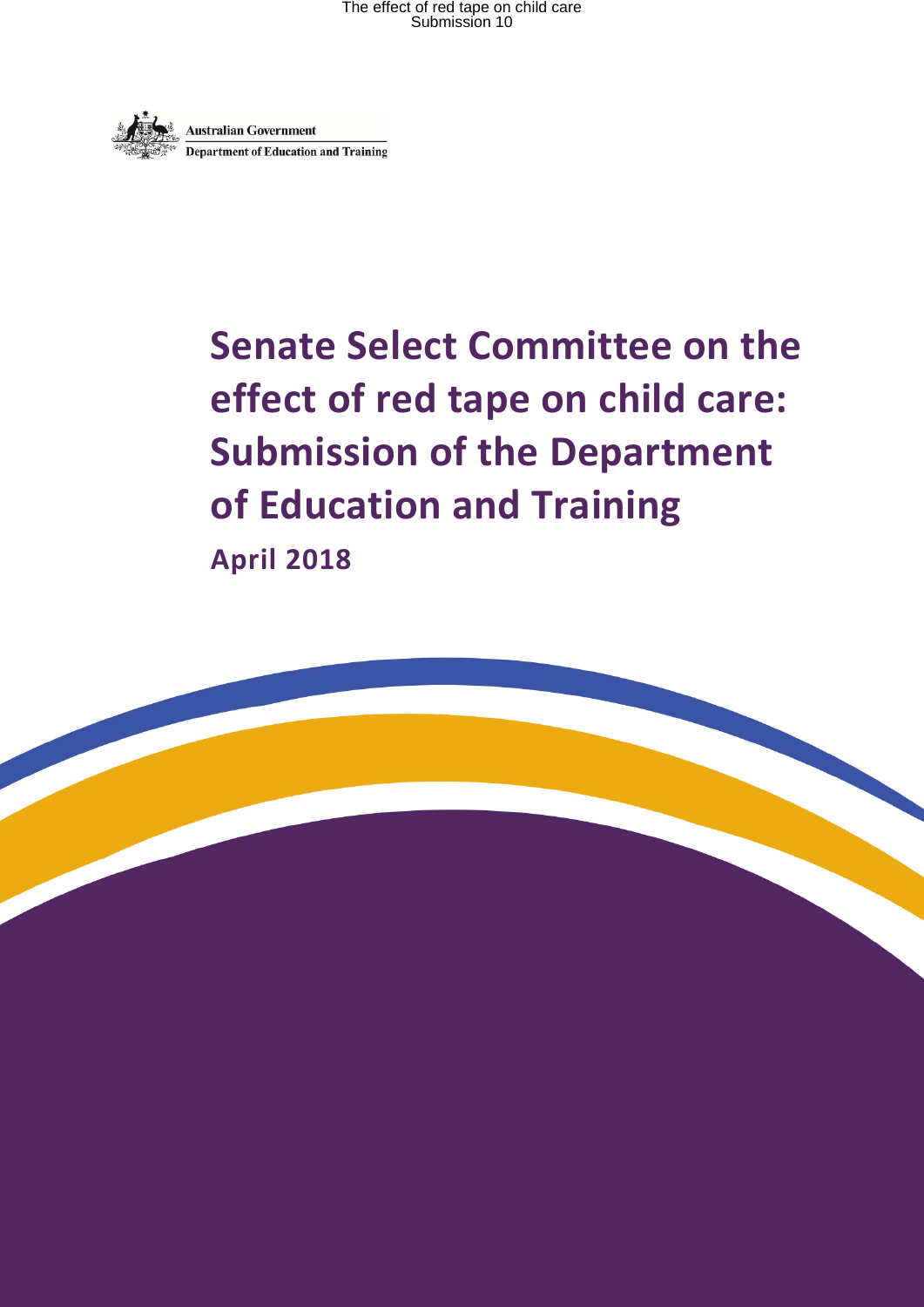

With the exception of the Commonwealth Coat of Arms, the Department's logo, any material protected by a trade mark and where otherwise noted all material presented in this document is provided under a Creative Commons Attribution 4.0 [International](http://dnet.hosts.network/education/Resources/Documents/Creative%20Commons%20Attribution%204.0%20International) (http://creativecommons.org/licenses/by/3.0/au/) licence.

The details of the relevant licence conditions are available on the Creative Commons website (accessible using the links provided) as is the full legal code for the CC BY 4.0 [International](http://dnet.hosts.network/education/Resources/Documents/CC%20BY%204.0%20International) (http://creativecommons.org/licenses/by/4.0/legalcode).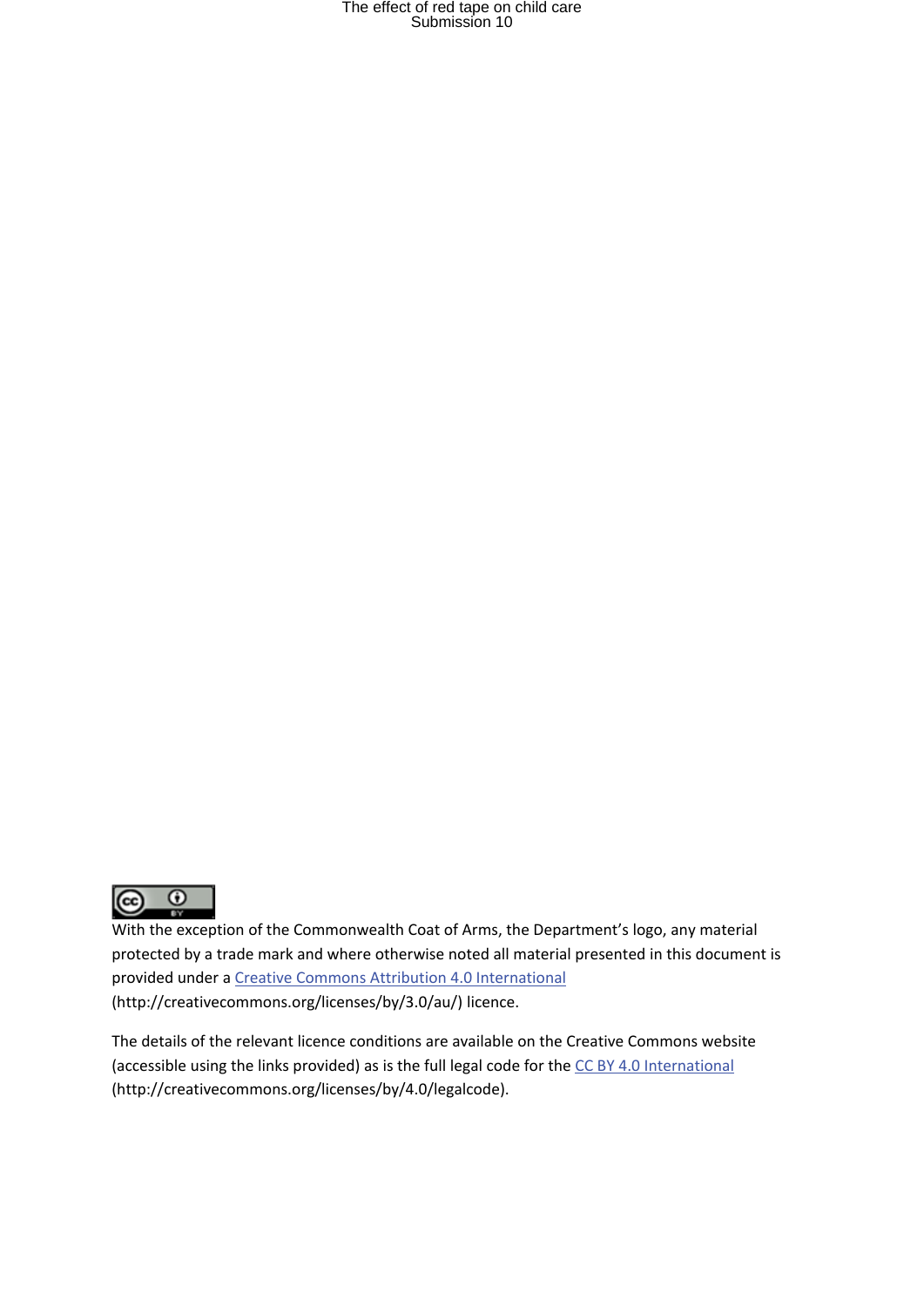#### Senate Select Committee on the effect of red tape on child care

# **Contents**

| Moving from the Inclusion and Professional Support Programme (IPSP) to the Inclusion Support |
|----------------------------------------------------------------------------------------------|
|                                                                                              |
| The new Child Care Subsidy System (CCSS) is the new IT system that will benefit families and |
|                                                                                              |
|                                                                                              |
|                                                                                              |
|                                                                                              |
|                                                                                              |
|                                                                                              |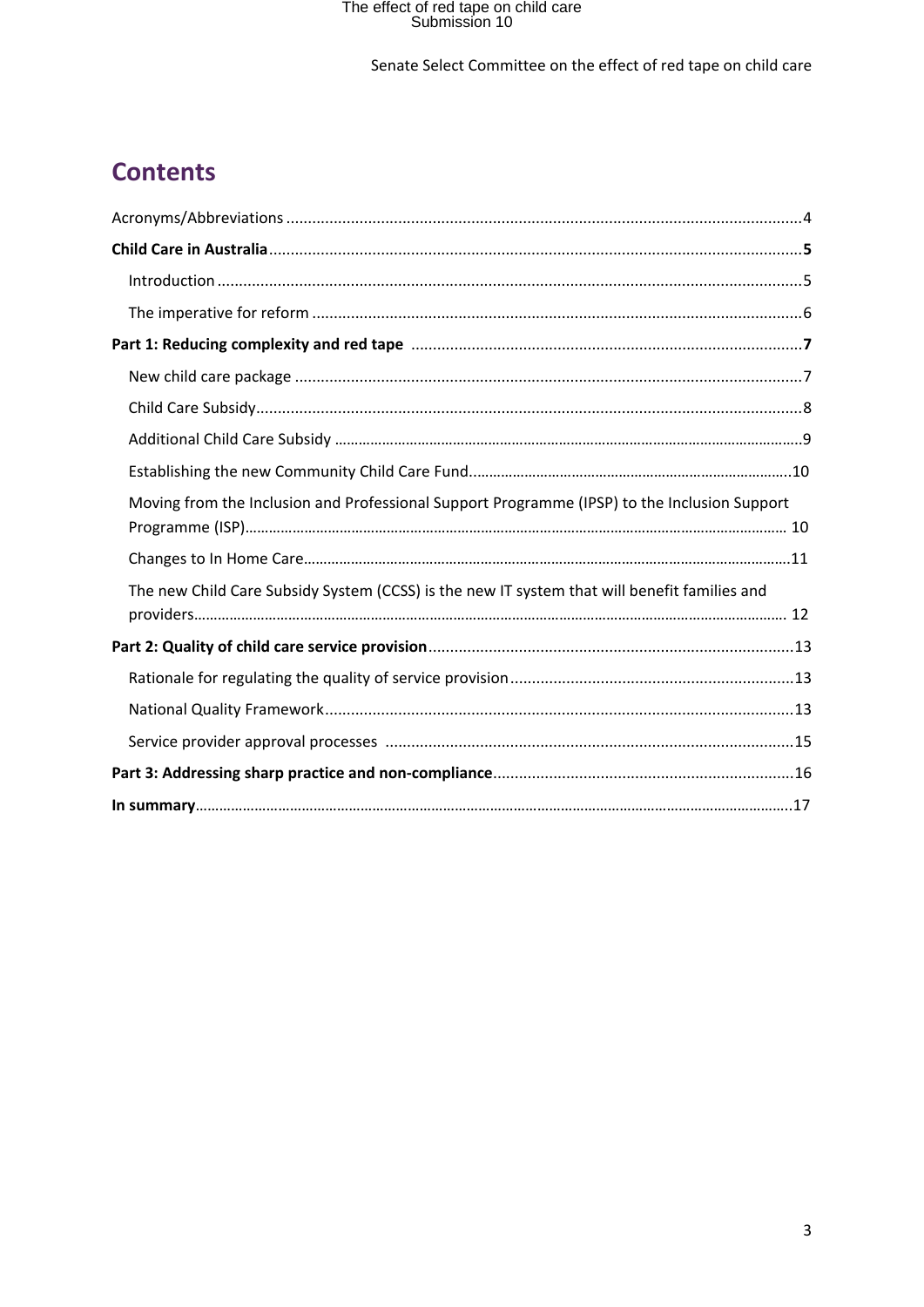# **Acronyms/Abbreviations**

| <b>ACECQA</b>            | Australian Children's Education and Care Quality Authority         |  |  |
|--------------------------|--------------------------------------------------------------------|--|--|
| <b>BBF</b>               | <b>Budget Based Funded (Services)</b>                              |  |  |
| <b>CCB</b>               | <b>Child Care Benefit</b>                                          |  |  |
| <b>CCCF</b>              | <b>Community Child Care Fund</b>                                   |  |  |
| <b>CCR</b>               | Child Care Rebate                                                  |  |  |
| <b>CCSS</b>              | Child Care Subsidy System                                          |  |  |
| <b>CSP</b>               | <b>Community Support Programme</b>                                 |  |  |
| <b>Current Family</b>    | A New Tax System (Family Assistance) Act 1999 (Cth) and the A New  |  |  |
| <b>Assistance Law</b>    | Tax System (Family Assistance) (Administration) Act 1999 (Cth)     |  |  |
| The department           | Department of Education and Training                               |  |  |
| <b>DHS</b>               | Department of Human Services                                       |  |  |
| <b>FDC</b>               | <b>Family Day Care</b>                                             |  |  |
| <b>GCCB</b>              | <b>Grandparent Child Care Benefit</b>                              |  |  |
| <b>IHC</b>               | In Home Care                                                       |  |  |
| <b>IPSP</b>              | Inclusion and Professional Support Programme                       |  |  |
| <b>ISP</b>               | <b>Inclusion Support Programme</b>                                 |  |  |
| <b>JETCCFA</b>           | Jobs, Education and Training Child Care Fee Assistance             |  |  |
| <b>NQF</b>               | <b>National Quality Framework</b>                                  |  |  |
| <b>NQS</b>               | <b>National Quality Standard</b>                                   |  |  |
| Productivity             | Productivity Commission Inquiry into Childcare and Early Childhood |  |  |
| <b>Commission Report</b> | Learning (2014)                                                    |  |  |
| <b>SCCB</b>              | <b>Special Child Care Benefit</b>                                  |  |  |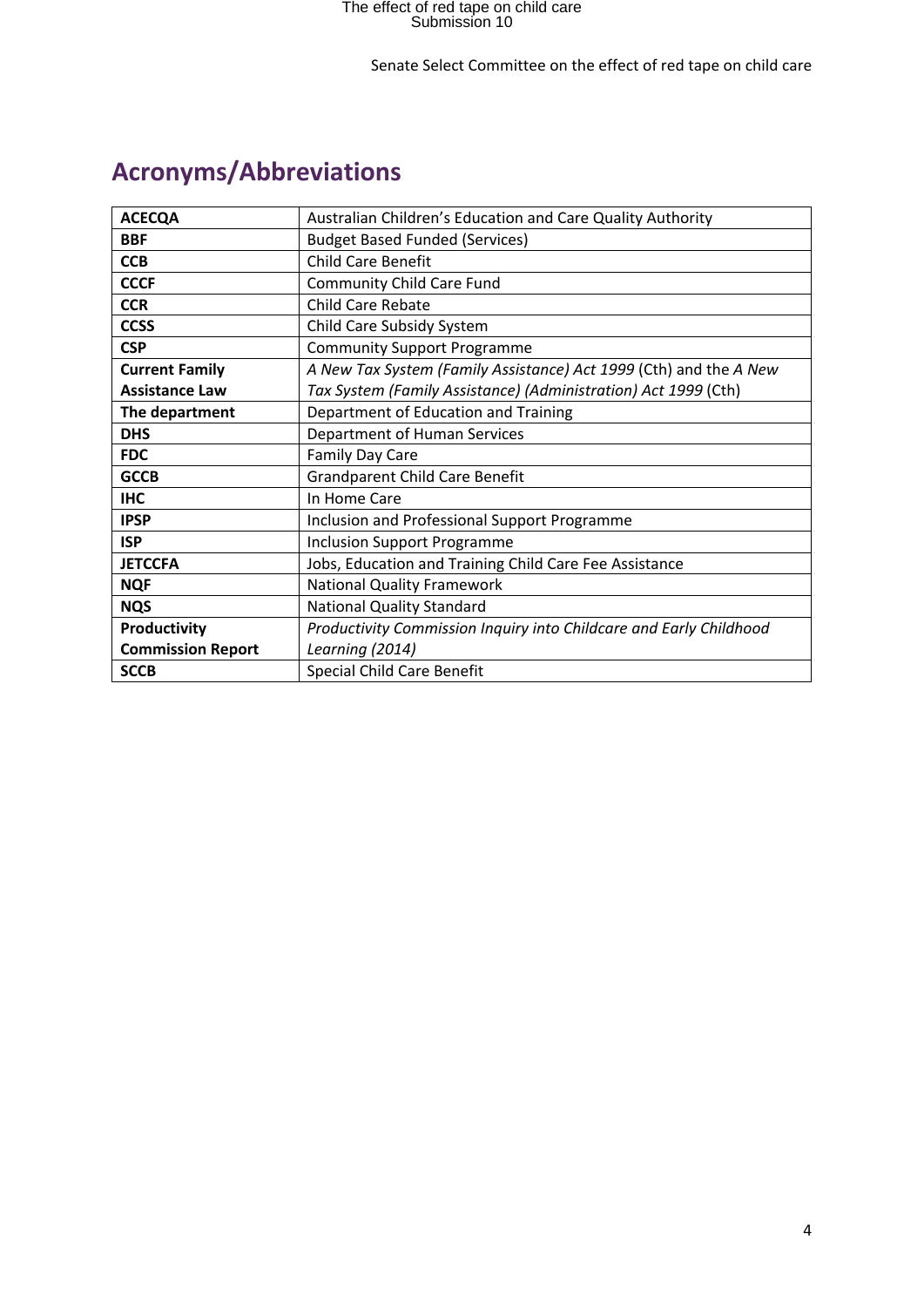# **Senate Select Committee on the effect of red tape on child care: Submission of the Department of Education and Training**

The Department of Education and Training (the department) welcomes the opportunity to make a submission to the Select Committee on Red Tape (the Committee) Inquiry into the effect of red tape on childcare.

In 2013, the Australian Government tasked the Productivity Commission to undertake an Inquiry into how Australia's child care system could be made more affordable, flexible and accessible. The new child care package, the principle elements of which commences on 2 July 2018, is the Government's response to the Productivity Commission's final report – the *Productivity Commission Inquiry into Childcare and Early Childhood Learning (2014)* (The Productivity Commission Report). The new package seeks to simplify current arrangements and reduce red tape and regulation.

# **Child care in Australia**

#### **Introduction**

- 1. The child care sector has changed and grown significantly since the existing child care fee assistance system was introduced in 2000. There has been a strong appetite for successive governments to improve the affordability and accessibility of child care for families. The cost of child care (including increasing costs to the Government), availability of places, inflexibility of the system to meet family's needs and complexity are all significant concerns for most stakeholders, including families.
- 2. At the same time, it has become apparent in recent years that some child care subsidies and programs have been the target of sharp practice and fraud. Further, some programs were poorly targeted or ineffective, such that the high level of Government expenditure was not resulting in the best possible outcomes. Many of these issues are interrelated to such a degree that structural reform has been required to address them.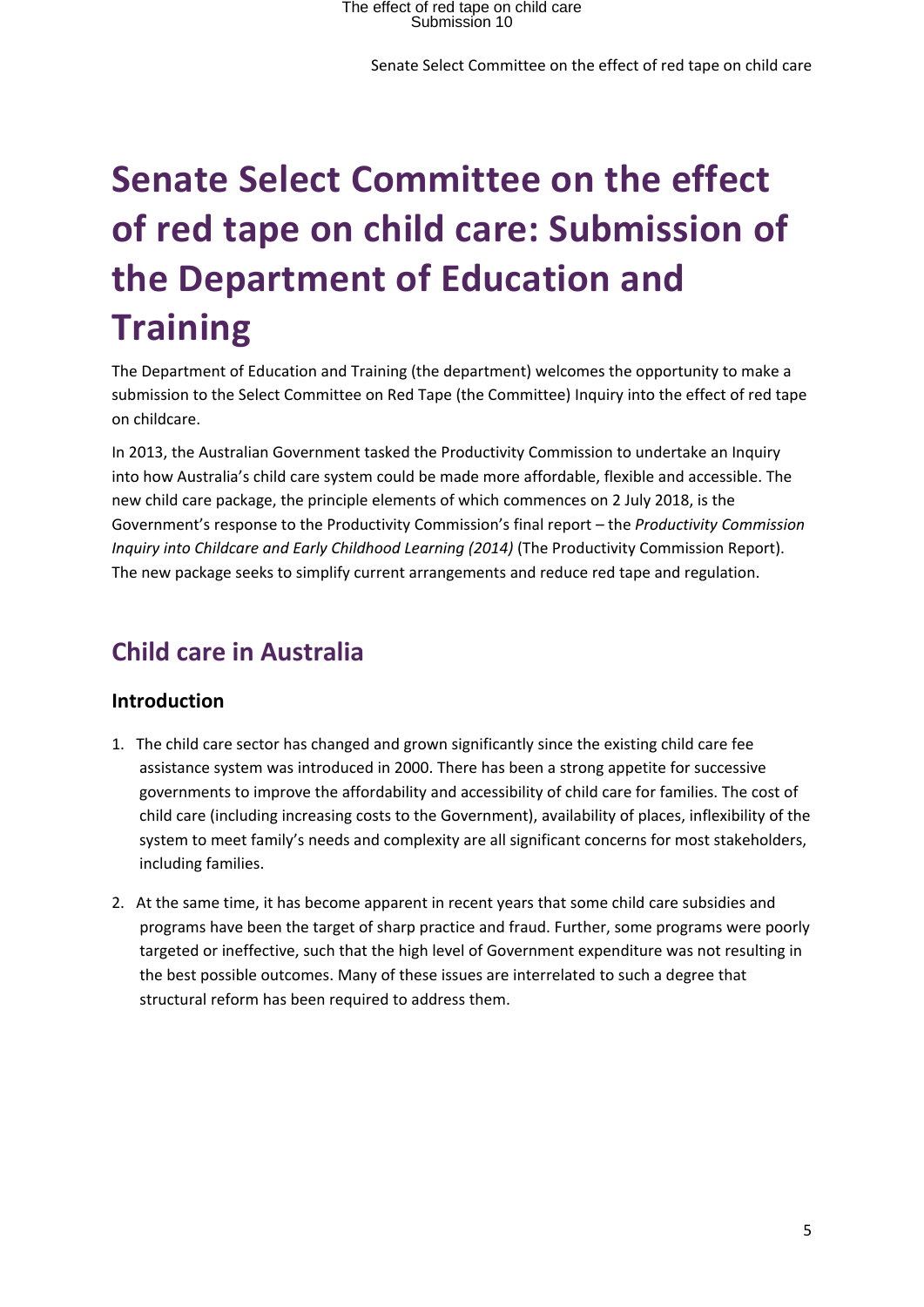### **The imperative for reform**

3. The Productivity Commission Report confirmed the need for significant changes to the child care system to address systemic and specific failings. In particular, the Productivity Commission found that the current system is overly complex and difficult for families and providers to navigate, with some programs failing to address existing concerns. The Productivity Commission also found that despite the Government spending \$7.2 billion in 2014-15 on child care support, that the child care system was seen as unaffordable by families, inflexible and included disincentives to workforce participation. The Productivity Commission Report states:

'There is a lot that is good about Australia's current ECEC [early childhood education and care] system. Most children have some exposure to early learning opportunities prior to starting school and the vast majority of children transition well into school. But the current ECEC funding system was largely designed to meet the needs of a different era and the series of incremental additions and amendments mean there is much scope for improvement.'<sup>1</sup>

- 4. Many families and services find the existing child care fee assistance payments difficult to understand and challenging to access. Both the Productivity Commission and Australia's Future Tax System Review (Henry Tax Review in 2009) found the existing arrangements are complex and costly to administer and difficult for parents and providers to navigate.
- 5. The current child care fee assistance arrangements include the means tested Child Care Benefit (CCB) and non-means tested Child Care Rebate (CCR).
- 6. Government consultations in 2015 indicated that some parents do not understand what Government assistance they might be entitled to, and this can create workforce participation barriers. Parents also report the process for claiming the CCB and CCR is complicated, time consuming and bureaucratic in terms of lengthy forms and repetitive questions.
- 7. The Productivity Commission noted that compared to an arrangement where assistance is provided through a single subsidy, current child care fee assistance arrangements are expensive to administer. This is the case for service providers, who provide advice to families and usually represent the interface through which families claim their subsidies, and Government, whose role it is to assess and pay entitlements to families and to reconcile the amount families actually receive against the amount to which they are entitled once their realised income is known.

### **Part 1: Reducing complexity and red tape**

<sup>1</sup> Productivity Commission 2014, Childcare and Early Childhood Learning, Inquiry Report No.73, Canberra, Volume 1, p.6.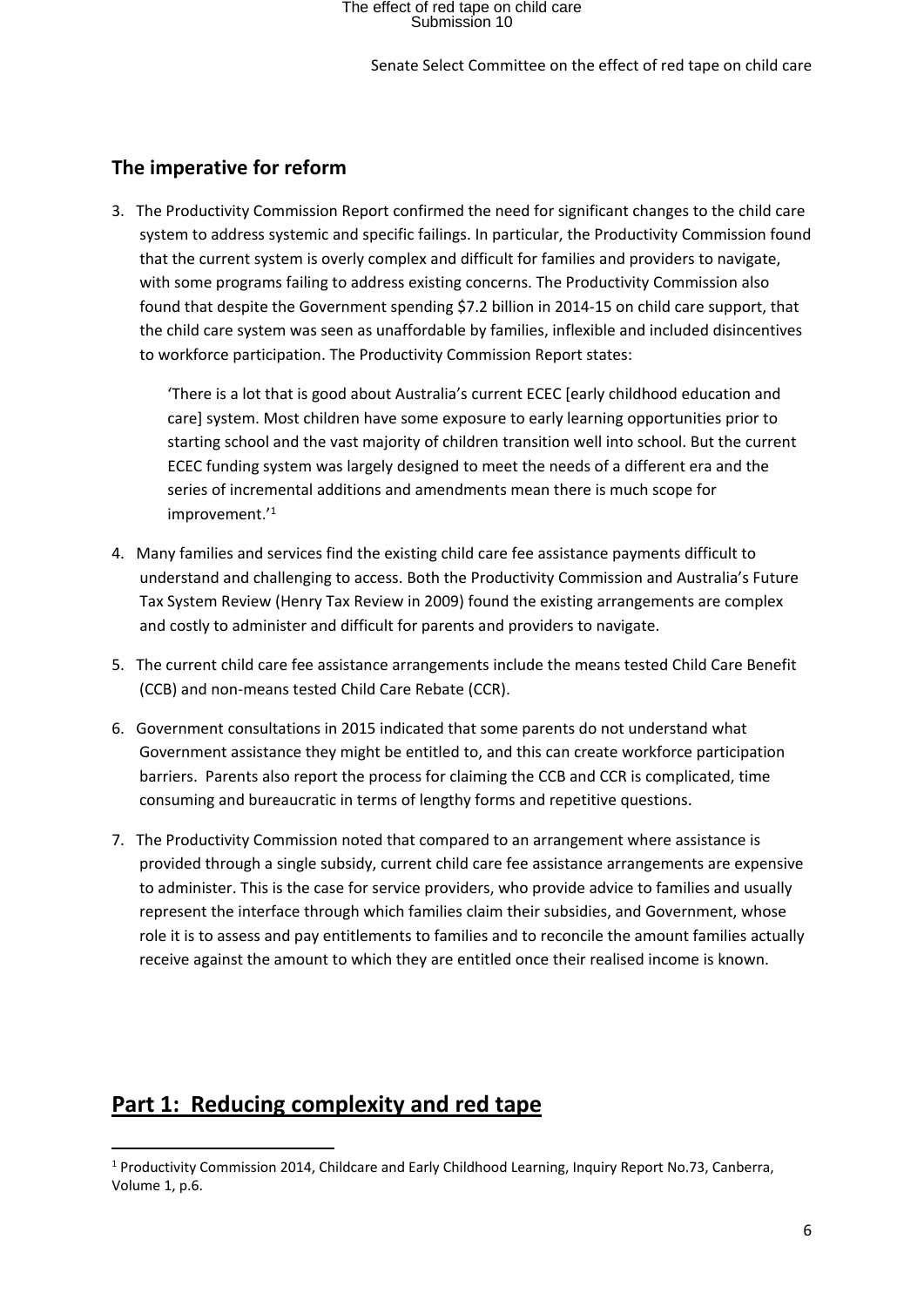Senate Select Committee on the effect of red tape on child care

#### **New child care package**

- 8. As estimated at the 2017-18 Budget, the Government is investing an additional \$2.5 billion over four years to support the 1.2 million families who will be using approved child care in 2018-19. The Package provides parents with more choice about their child care arrangements and therefore greater opportunity to work, and more children with the opportunity to benefit from high quality early education and child care. The new child care package, which commences on 2 July 2018, will benefit the majority of Australian families balancing work and parenting responsibilities.
- 9. The new child care package addresses the following priorities:
	- simplifying and streamlining a complex system that is difficult to understand
	- improving affordability for parents, including taking steps to constrain fee growth
	- improving accessibility and flexibility
	- better targeting assistance for vulnerable children and communities
	- reducing regulatory burden through improved data/information sharing and IT systems.
- 10. The overarching goal of the reform is to create a more sustainable system that encourages greater workforce participation and productivity, and better meets families' needs while addressing children's learning and development needs, particularly those who are vulnerable or at risk of poor long-term development outcomes.
- 11. As part of simplifying the child care package and ensuring services can operate in a manner that best suits the families who use them, the Government will reduce regulatory requirements currently applying to child care services, including specifying the hours per day and days per week a service must open. This means that a separate service type catering to occasional care is no longer required as the new arrangements provide the flexibility to support families who need care for children for short periods of time, either regularly on a sessional basis, or irregularly.
- 12. With the introduction of the new child care package on 2 July 2018, occasional care places will be uncapped for the first time, allowing existing services to expand and opening up the system to new entrants. The Productivity Commission Report recommended that the cap on occasional care places should be removed to better meet the needs and budgets of families. Any centre based care provider will be able to provide occasional care through shorter, more flexible sessions.
- 13. Across the board, child care services will only be required to operate for a minimum of 48 weeks per year, or seven weeks per year if the service only provides outside school hours care, with the number of hours of care provided per day a matter for the child care provider to determine. Services and providers will be able to consider flexible options that better suit their children and families, as well as their business. As highlighted in stakeholder feedback, changes to operating requirements will provide more choice for families and have a positive impact on workforce participation.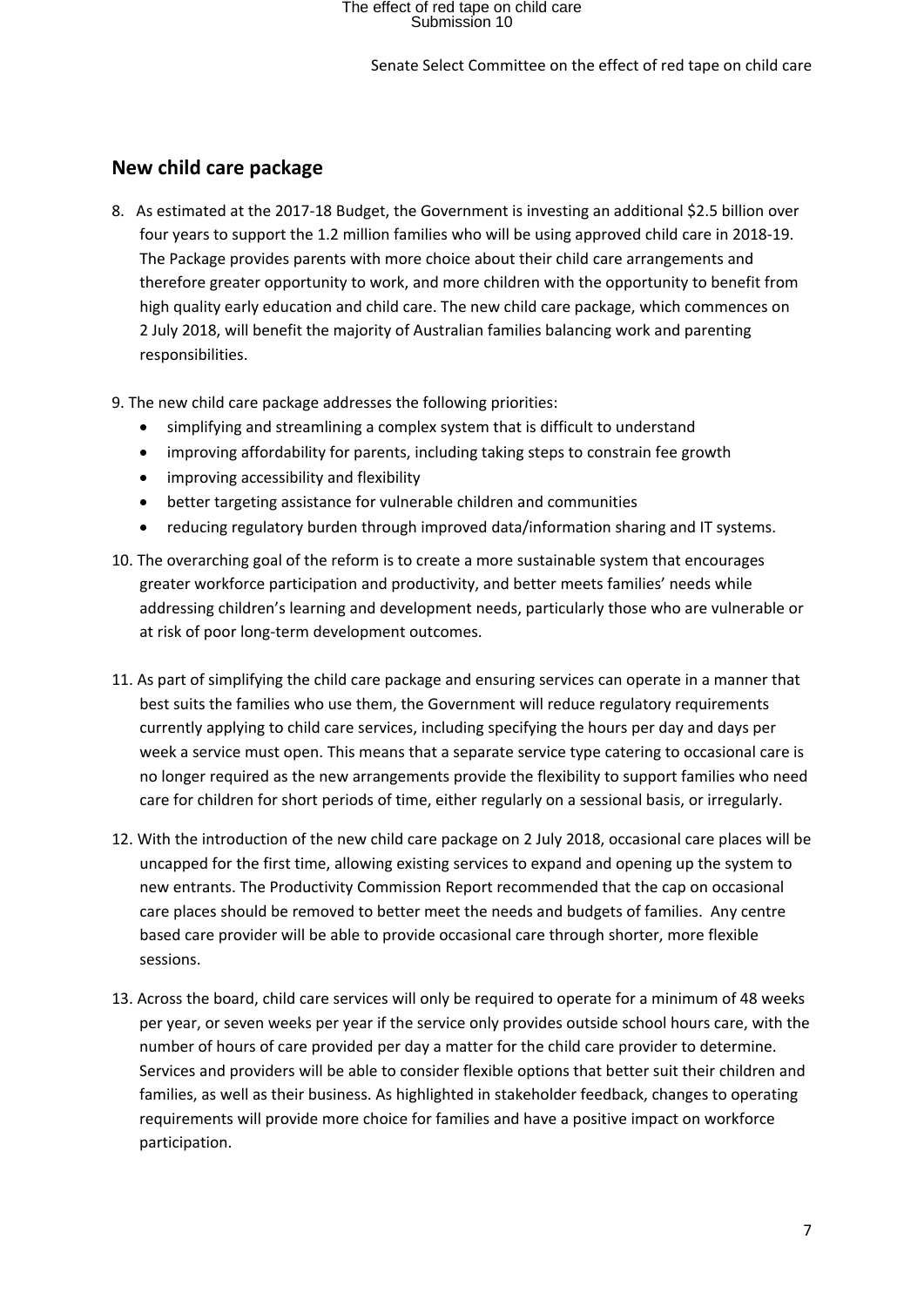Senate Select Committee on the effect of red tape on child care

14. While the new legislation will not require services to change their charging practices, the Government is strongly encouraging services to consider, in particular, how they can maximise the delivery of flexible and cost effective child care and early learning services. Some services already offer shorter sessions or casual places where there is demand from families. Regulatory changes will make these practices easier for services to offer. Offering more flexible options are likely to benefit children and families who are primarily accessing services for early learning outcomes.

#### *Child Care Subsidy*

- 15. The centrepiece of the new child care package is the new Child Care Subsidy. The Child Care Subsidy will replace the CCB and CCR with one streamlined, income-tested payment that will be paid directly to service providers to pass on to families as a fee reduction. The Productivity Commission Inquiry found strong support for subsidies being paid directly to the provider of the family's choice to assist providers in recovering debts and managing families' entitlement.
- 16. The Productivity Commission also found paying the subsidy directly to providers would reduce the difficulties parents faced in navigating the child care fee assistance system and the need for providers to assist parents in understanding this system, as parents should only need to pay a gap fee to providers.
- 17. The Child Care Subsidy will improve child care affordability by providing more targeted support to lower and middle income families, while also placing downward pressure on child care fee growth. The new arrangements are designed to support working families and those depending on child care to train, study or participate in other recognised activities. It also provides a generous safety net to protect those most vulnerable in our community, and ongoing support for high quality early learning.
- 18. The new Child Care Subsidy activity test aims to help parents stay in work and support parents' gradual return to work. Currently, families need not demonstrate any activity in order to receive 24 hours per week of Child Care Benefit. In the new system, the number of hours of subsidised care a family will be entitled to will be determined by a three-step activity test that provides parents with more hours of subsidised care each fortnight than actual hours of activity undertaken as detailed below:

| <b>Step</b> | Hours of activity (per fortnight) | Maximum hours of subsidy (per fortnight) |
|-------------|-----------------------------------|------------------------------------------|
|             | 8 to 16 hours                     | 36 hours                                 |
|             | More than 16 to 48 hours          | 72 hours                                 |
| Э           | More than 48 hours                | 100 hours                                |

19. A broad range of activities will meet the activity test requirements, including paid work, volunteering, studying, being self-employed, doing unpaid work in a family business and looking for work. There will be exemptions for families who genuinely cannot meet the activity requirements.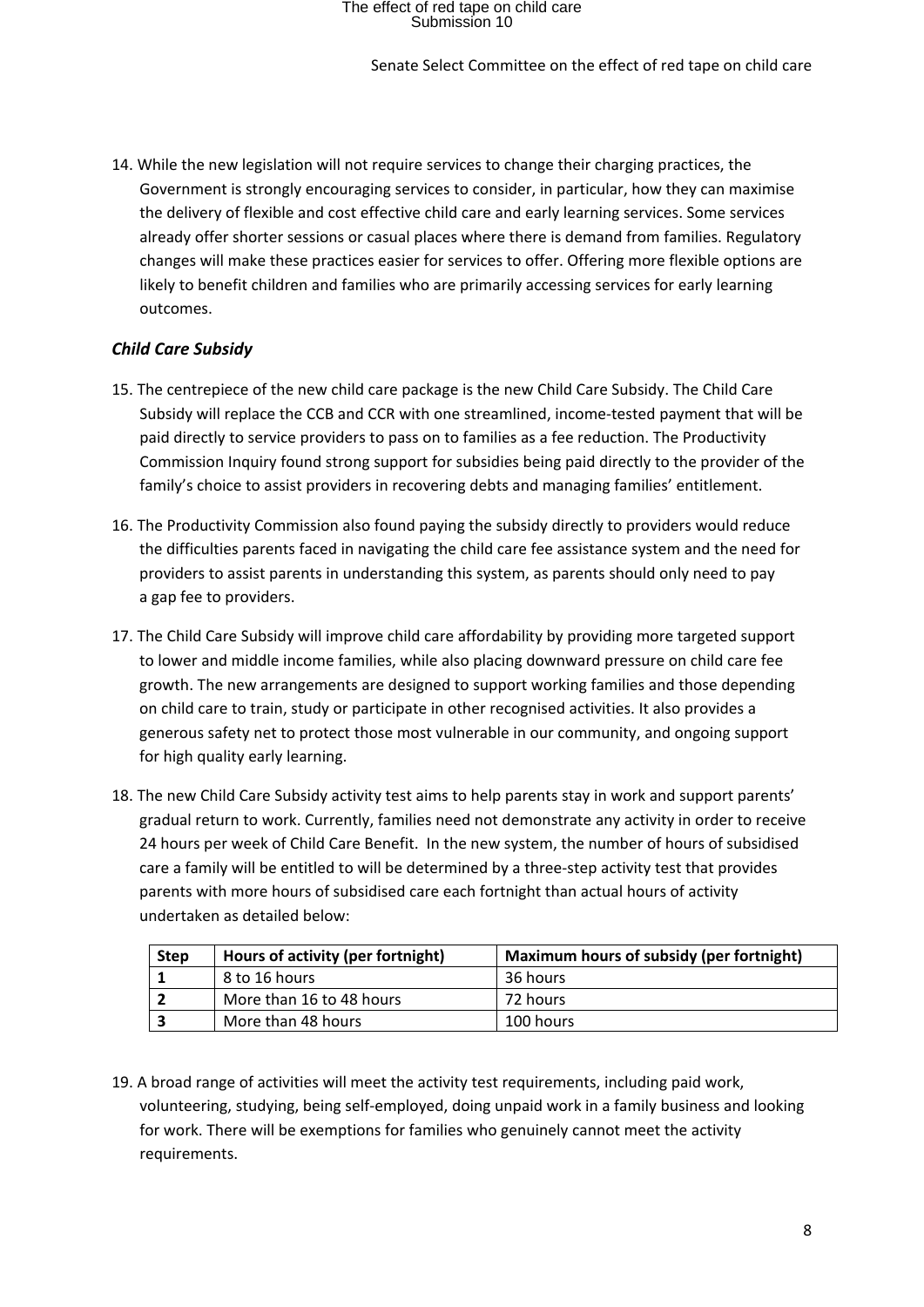Senate Select Committee on the effect of red tape on child care

- 20. The range of recognised activities under the activity test will have a clear focus on workforce participation, and have been expanded to include unpaid work experience and a broader definition of voluntary work than for the CCB activity test. This will provide families with greater flexibility in the way they can meet the Child Care Subsidy activity test.
- 21. To minimise unnecessary regulatory burden, families will self-declare the number of hours they participate in recognised activities and their estimated annual income (parents currently self-declare for both CCB and the CCR) to determine the amount and rate of subsidised care they are entitled to. Parents will only be required to update their details when their work arrangements or other circumstances change which would affect their eligibility or entitlement, for example, an increase in activity that would entitle the individual to more subsidised child care.
- 22. To ensure the integrity of the new system without imposing unnecessary regulatory burden on all families, some families will be asked to provide evidence of the activity they have declared through random spot checks. It is estimated spot checks will take families around 15 minutes to complete, and will involve providing evidence such as documentation from their employer/organisation or doctor. Families will be provided with guidance on the evidentiary requirements.
- 23. To reduce unnecessary reporting burden for parents with casual or irregular work hours, there is a generous provision in the *Child Care Minister's Rules 2017* that allows these parents to estimate the highest number of hours they expect to work in any one fortnight over a three-month period, which is used to work out a consistent fortnightly activity test result.
- 24. This will support these families to secure a regular child care place, and ensure they have access to enough hours of subsidised child care to support them to work as much as they would like to, including having the flexibility to accept additional shifts at short notice (where they can also secure a child care place). These parents will only need to update their activity details if their circumstances change such that their 'highest fortnight' estimate is no longer accurate (e.g. if a casual worker moved into to permanent full-time work, or stopped working altogether).

#### *Additional Child Care Subsidy*

- 25. The Government recognises that children from disadvantaged backgrounds benefit most from quality early childhood education and care. Therefore, the new child care package also includes additional support for families in particular circumstances. The Additional Child Care Subsidy commences on 2 July 2018 and will supplement the CCS. The Additional Child Care Subsidy has been designed to reduce the regulatory burden for families and child care providers and will provide greater support than that proposed by the Productivity Commission Report
- 26. The Additional Child Care Subsidy is a top up payment to the Child Care Subsidy which will provide additional fee assistance to families and children facing barriers in accessing affordable child care. Generally, Additional Child Care Subsidy payments will be managed through the CCSS which has been designed to ensure that families and child care providers only need to provide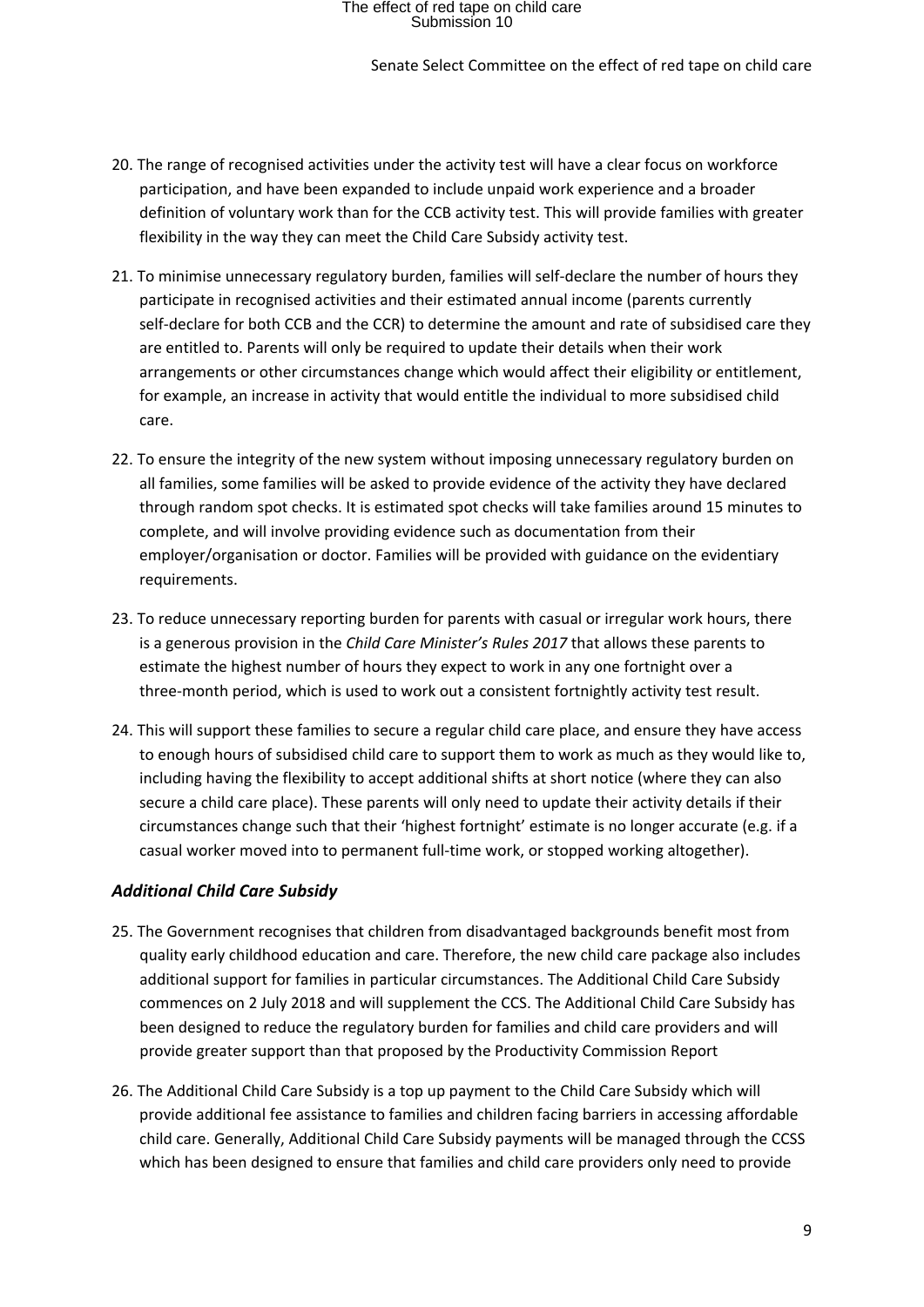Senate Select Committee on the effect of red tape on child care

information once. Pre-populated fields (from Child Care Subsidy applications) will be used for Additional Child Care Subsidy applications to simplify the online application process for families.

27. Additional Child Care Subsidy (transition to work), unlike the JETCCFA program it is replacing, is a legislated payment that includes a prescribed list of eligible income support payments and time limits for specific activities. This allows individuals to apply directly to DHS based on a clear legislative entitlement which will facilitate more efficient and simpler approval processes for DHS. The activity test for both the Child Care Subsidy and Additional Child Care Subsidy (transition to work) will be the same.

#### *Establishing the new Community Child Care Fund (CCCF)*

- 28. As part of the new child care package, the Government has made significant changes to its child care grant programs to reduce their complexity and ensure funding is appropriately targeted and effective in meeting the intended outcomes. The Government has also ensured these principles are applied when establishing new programs.
- 29. The CCCF, which also commences on 2 July 2018, will provide grants to child care services to reduce barriers to accessing child care, particularly in disadvantaged, regional and remote communities. The Fund replaces a number of existing grant programs which were poorly targeted or where, over the years, funds had flowed to services and families outside of Government's intended purpose.
- 30. There are two main grant opportunities under the CCCF: an open competitive grant opportunity available to eligible approved child care services, and a restricted non-competitive grant opportunity, primarily for current budget based funded services, to ensure their viability under the new child care arrangements. This funding is in addition to the Child Care Subsidy and the Additional Child Care Subsidy.

#### *Moving from the Inclusion and Professional Support Programme (IPSP) to the Inclusion Support Programme (ISP)*

- 31. An example of a new grant program which has already commenced, based on the principles of greater simplicity, and better targeting, is the Inclusion Support Program.
- 32. An evaluation by PricewaterhouseCoopers of the former IPSP in 2014 concluded that:
	- there was potential to reduce the administrative burden on IPSP providers and child care services involved with applying for funding support under the IPSP
	- effectiveness and efficiency gains could potentially be realised by having a reduced number of (larger) providers providing support services to child care services across the country (under IPSP, 29 Inclusion Support Agencies provided services supporting child care services in 67 identified regions across Australia).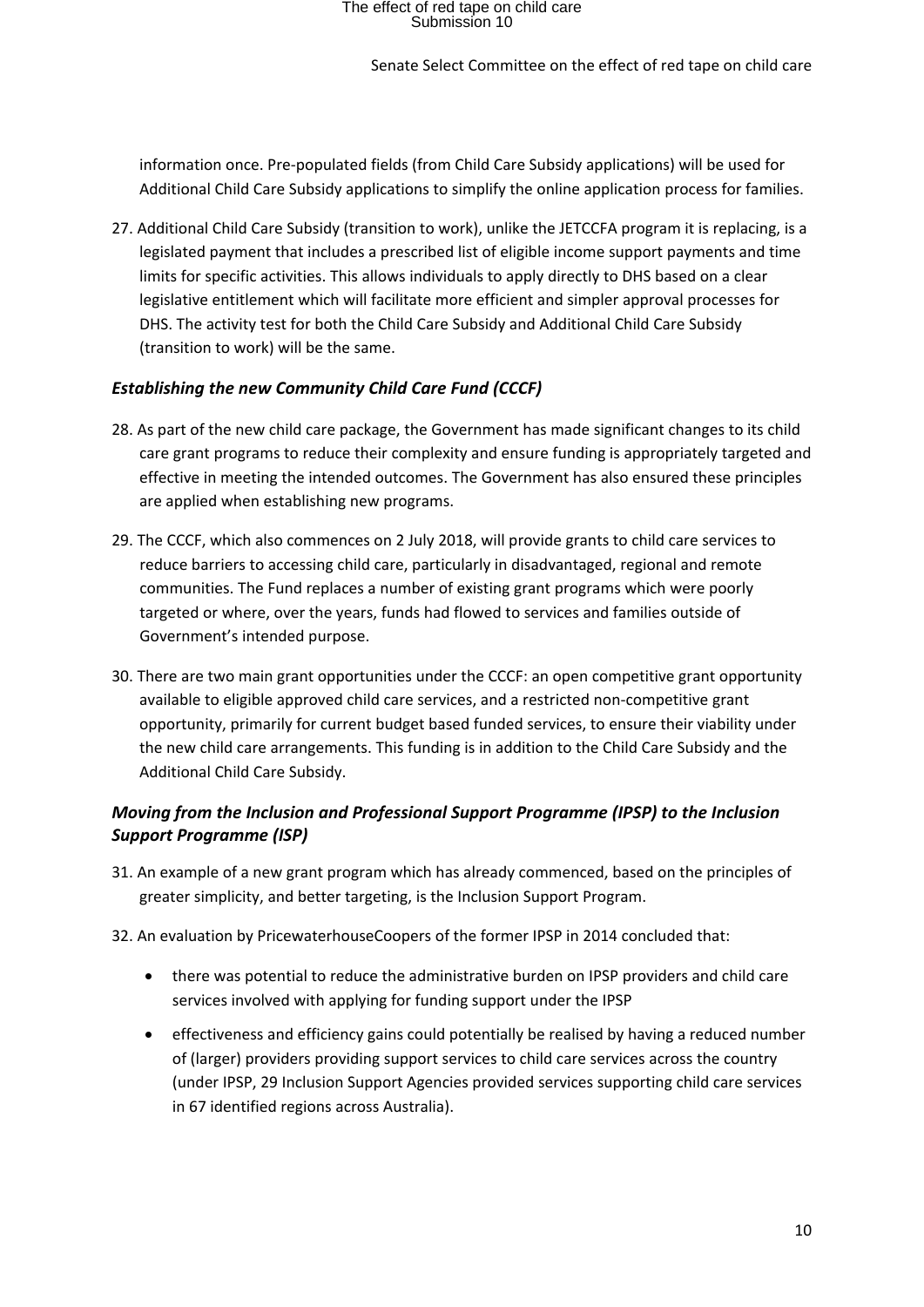#### Senate Select Committee on the effect of red tape on child care

- 33. Additionally, the Productivity Commission Report found that the Inclusion Support Portal (which supported the application, approval and claiming process for the Inclusion Support Subsidy) was administratively burdensome for IPSP providers and services.
- 34. The ISP, which commenced on 1 July 2016 and replaces the former IPSP, features a number of changes aimed at significantly reducing complexity and administrative burden for both providers and child care services, as well as improving consistency and equity in program administration:
	- a new Inclusion Support Portal was developed to provide a user-friendly, simplified web-based application to facilitate child care services' interaction with the ISP, including applying for funding and submitting claims against funding approvals
	- less paperwork is now required of parents compared to IPSP particularly relating to documentary evidence of disability for National Disability Insurance Scheme participants or for children moving between child care services
	- a state and territory based service delivery model was introduced, delivering substantial administrative efficiencies, meaning that a higher proportion of program funding could be directed to service delivery (provider administration costs under the ISP represent around 15 per cent of total funding, compared to up to 25 per cent of allocated funding under the IPSP). This model also supports improved consistency and equity in program administration (under the ISP, seven Inclusion Agencies provide support to child care services, one in each state and territory, with the exception that one Inclusion Agency services both NSW and the ACT).

#### *Changes to In Home Care*

- 35. Subsidised care in the family home provides families with access to flexible child care where other subsidised child care options are not available and/or appropriate for a child or family due to their circumstances. These circumstances could include working non-standard hours, living in rural or remote areas with no other child care options, and challenging and complex needs that make it difficult to access mainstream child care.
- 36. Currently, this care type is provided through the In Home Care (IHC) program and the Nanny Pilot Programme. There are 59 IHC providers and eight Nanny Pilot Programme service providers administering care to around 2,800 families on behalf of the Government.
- 37. The Productivity Commission Report highlighted the high cost of and limited eligibility for IHC, and recommended the cessation of IHC in its current form.
- 38. A recent review has found that around 40 per cent of IHC families access Special Child Care Benefit (SCCB), which provides a 100 per cent taxpayer subsidy, regardless of the fees charged by the service. SCCB may be available when a child is at risk of serious abuse or neglect or a family is in temporary financial hardship, which has substantially reduced their capacity to pay child care fees.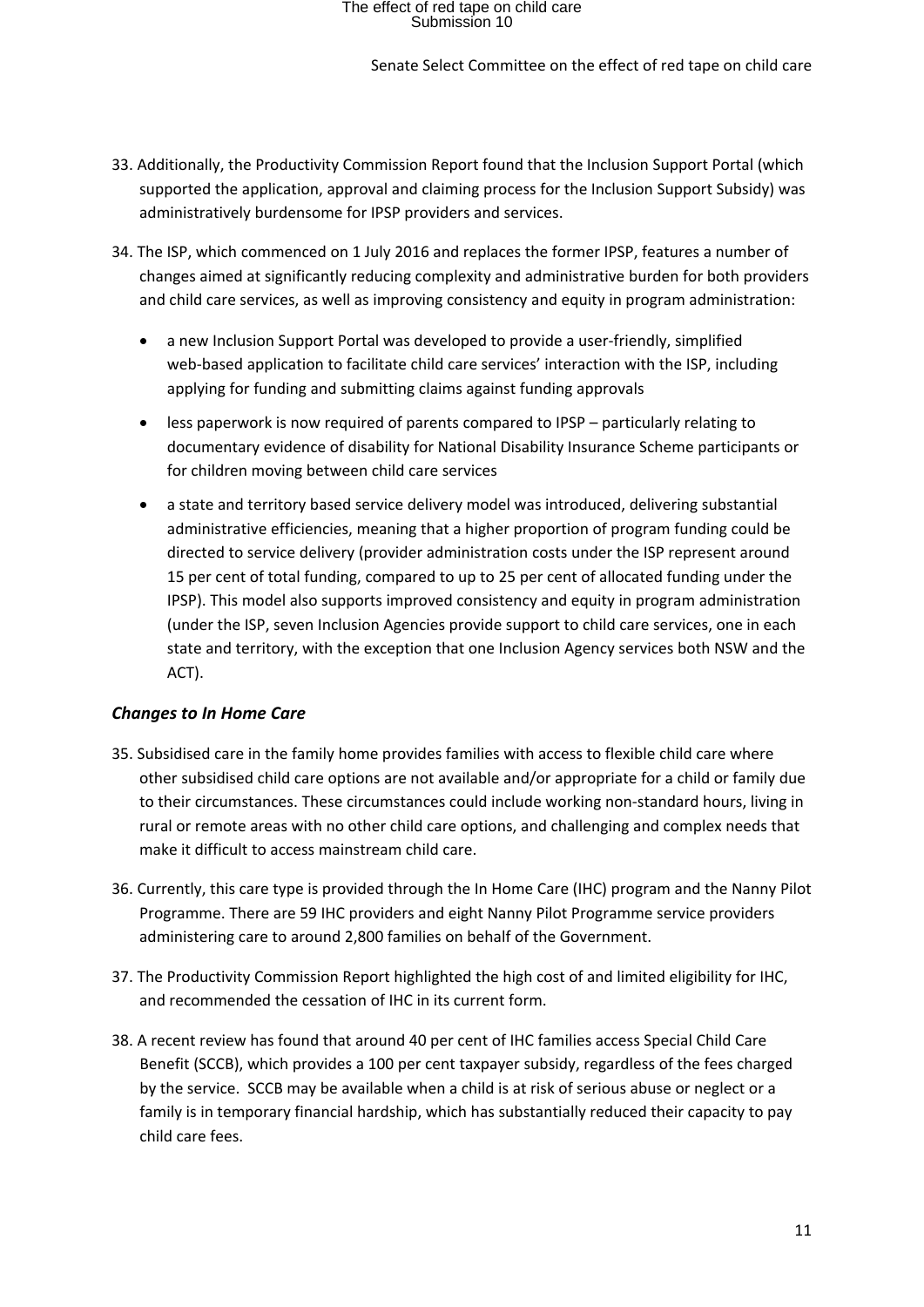Senate Select Committee on the effect of red tape on child care

- 39. On average, fees range from \$15 an hour to \$108 an hour, and some IHC providers use the SCCB provision to charge as much as \$135 an hour.
- 40. The revised IHC program takes into account the finding of recent reviews, to ensure the new system is sustainable for families who need it most. The new IHC program will commence on 2 July 2018 as part of the new child care package, and operate within the same framework as the Child Care Subsidy.
- 41. Applying the best practice from ISP, one IHC Support agency in each State and Territory will help match families to appropriate in home child care services. Families will be referred to other support services as needed to complement their child care needs. The IHC Support Agencies are not a replacement for existing services.
- 42. Eligible families using IHC will have access to the new Child Care Subsidy, with a \$25 family hourly rate cap. In line with the principles applied to the broader child care package, parental cocontribution towards fees will place downward pressure on fees and further improve transparency.

### **The new Child Care Subsidy System (CCSS) is the new IT system that will benefit families and providers**

- 43. As part of the child care package the Government is developing a new information technology system, the CCSS, which will provide a simple and easy user interface for families, and significant time saving benefits for families when applying for fee assistance and reporting change in circumstances.
- 44. Through the new CCSS, families will have more timely access to transparent, accurate and relevant information, including detailed fortnightly (rather than the current quarterly) reporting of entitlements, subsidy information, fees, hours charged and times attended, as well as other critical information such as absence days used, fees and discounts, and the remaining 'cocontribution' after subsidies have been calculated for sessions of care. This will make it easier for families to access and understand their entitlements and therefore make informed decisions regarding workforce participation.
- 45. This increase in frequency of reporting is unlikely to be onerous as many providers already provide more frequent statements of entitlement to families than is required by legislation, and these can be provided electronically.
- 46. In the CCSS families will also be able to confirm their enrolment details provided by their child care providers. The parent confirmation process provides an assurance of parent eligibility, as well as assurance that the parent and provider agree on the basic facts about a child's enrolment, as the basis for the parent's entitlement being paid direct to the provider. This is another mechanism to increase transparency and accountability under the new child care package through enhanced IT functionality.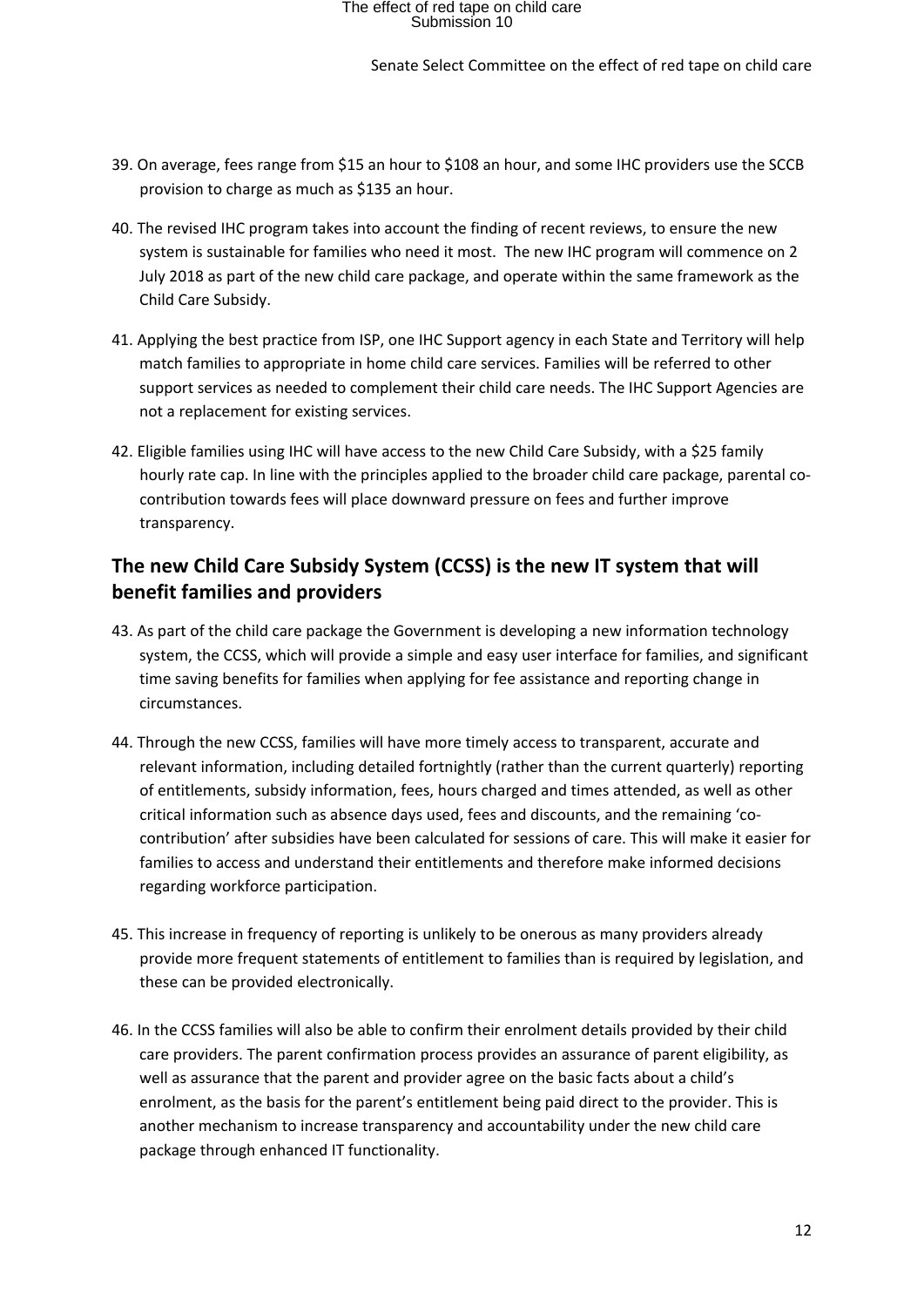#### Senate Select Committee on the effect of red tape on child care

- 47. In terms of accessing the CCSS, families will be able to use myGov as a secure way to access government services online with one login and one password to report change in circumstances online. Families will also be able to access most of their Centrelink services online using the Express Plus mobile app and their online account, including accessing details about their past and future payments. The new CCSS will provide time saving benefits for child care providers in their interactions with Government as they manage child care subsidies on behalf of families.
- 48. The implementation of the CCSS with consolidated and customer oriented user interfaces and robust and timely information sharing between systems/parties will also be beneficial for providers.
- 49. While most child care providers will access the CCSS via registered third party software, the Provider Entry Point will provide the functionality required for child care providers to supply child care data to Government for the purposes of administering Family Assistance Law and the Child Care Subsidy. The Provider Entry Point was developed in response to sector feedback and provides Child Care Providers with a direct access option to report to Government.
- 50. In addition, the new CCSS will significantly increase compliance analysis functionality and monitoring to detect possible non-compliance and fraud. Further, it will automatically prevent the payment of subsidies where non-compliance is detected. This will translate into a significantly reduced regulatory burden for child care providers where the CCSS will prevent some non-compliance, thereby avoiding the provider falling foul of the department's compliance program.
- 51. Currently the department relies heavily on manual processes to undertake compliance action, which can place burden on services and families.

### **Part 2: Quality of child care service provision**

#### *Rationale for regulating the quality of service provision*

52. Regulation of the child care and early learning sector is essential to ensuring the safety, health and well-being of children. Quality early childhood education and care is also important to families as it means that parents can participate in the workforce, confident in the knowledge that their children are safe and their development are in good hands.

#### *National Quality Framework*

- 53. In 2009, the Australian Government and all state and territory governments agreed to a broad ranging national reform agenda for child care and early learning. This led to the design, introduction and implementation of the National Quality Framework (NQF).
- 54. The NQF comprises of the Education and Care Services National Law Act 2010 (National Law) and the Education and Care Services National Regulations (National Regulations) including the National Quality Standard (NQS). It sets minimum requirements and quality standards for most long day care, family day care, preschools and outside school hours care services in Australia.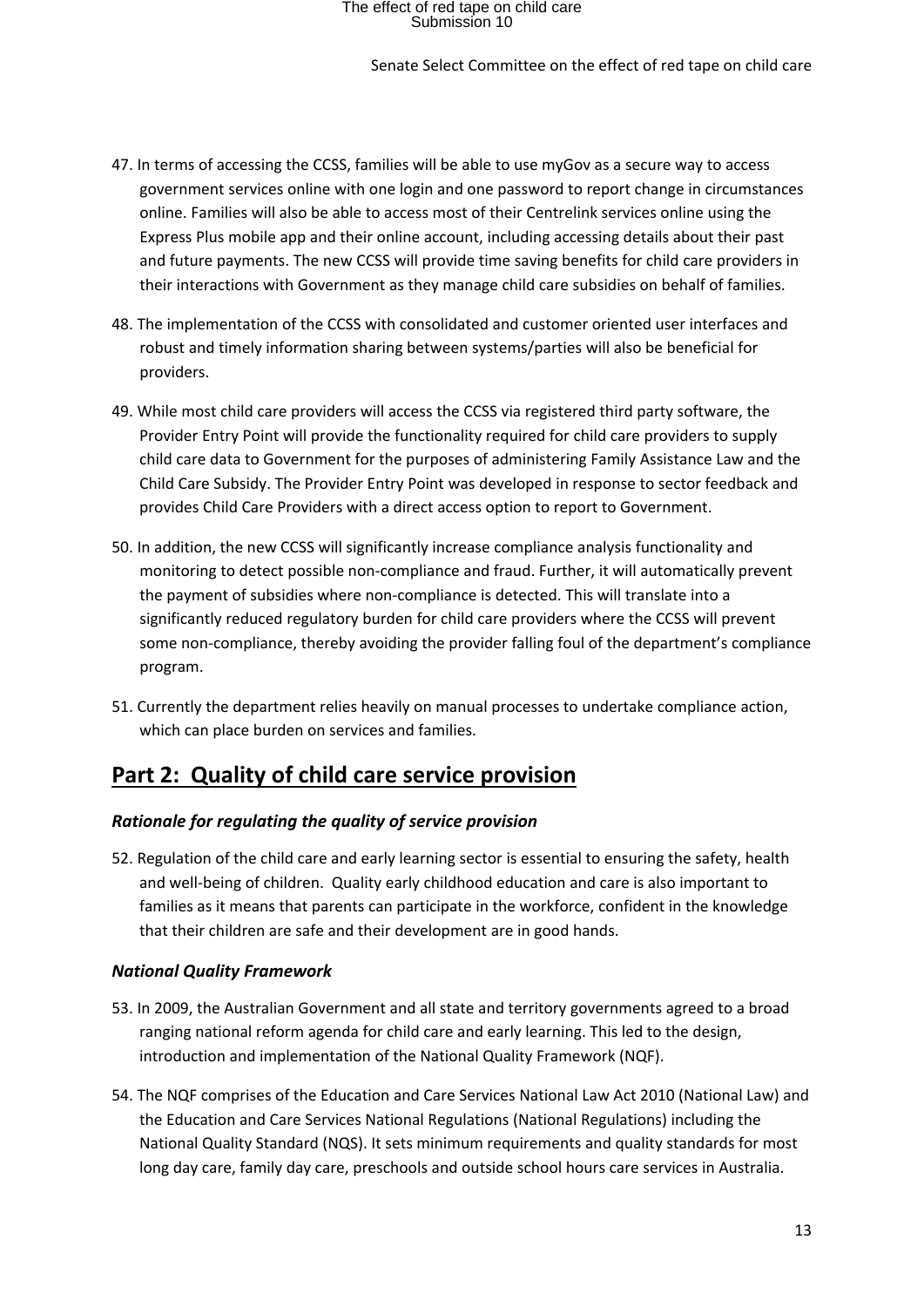Senate Select Committee on the effect of red tape on child care

- 55. Prior to the introduction of the NQF on 1 January 2012, the regulatory arrangements for the early childhood education and care sector were fragmented and complex, with child care services licensed by nine different regimes across Australia. The NQF replaced this regime with a nationally consistent and streamlined approach to the regulation of child care services and established a national quality benchmark.
- 56. While the NQF sets one National Law, individual State and Territory governments are responsible for its administration and ensuring child care services comply with the National Law and National Regulations which can sometimes result in in different interpretations of the same law. The Australian Children's Education & Care Quality Authority (ACECQA) is a national authority which supports states and territories to administer the NQF and promotes continuous improvement and national consistency in service quality.
- 57. In 2014 the Productivity Commission Report found there was broad support for the NQF in the early childhood education and care sector. It was also found that the NQF had reduced some regulatory burdens for providers, but the overall burden could be further reduced without detrimentally affecting the quality of care provided. All jurisdictions and ACECQA continue to look for efficient ways to implement elements of the NQF.
- 58. However the implementation of the NQF has no doubt increased the operational requirements for child care providers and educators. For example, the most recent IBIS World Industry Report (December 2017), *Child Care Services in Australia*, comments that "While the NQF has been designed to drive ongoing improvements in Australia's education and child care sectors, it has resulted in rising operational costs for industry players." (p7).
- 59. A review of the NQF was undertaken from 2014. The purpose of the review was to ensure the goal of improving quality was being met in the most efficient and effective way, to identify opportunities to streamline requirements and to reduce unnecessary administrative burden.
- 60. The review echoed the findings from the Productivity Commission Report and found the NQF has been successful in delivering a more unified regulatory system which contributes to improved quality in the provision of education and care services, with a general consensus of support for the NQF. It was also found that some technical and operational improvements should be made to the NQF to further promote national consistency and streamline and reduce regulatory burden for services, including refining the NQS and streamlining the assessment and rating process.
- 61. These changes were implemented from 1 October 2017 (by 1 October 2018 in Western Australia). A revised NQS was introduced on 1 February 2018 in all states and territories (including Western Australia). The changes maintain quality outcomes for children, while balancing the need to reduce 'red tape' and unnecessary administrative burden for approved providers and services.
- 62. In the years since the National Partnership was signed, all states and territories have assessed and rated more than 89 per cent of approved services in their jurisdiction with a national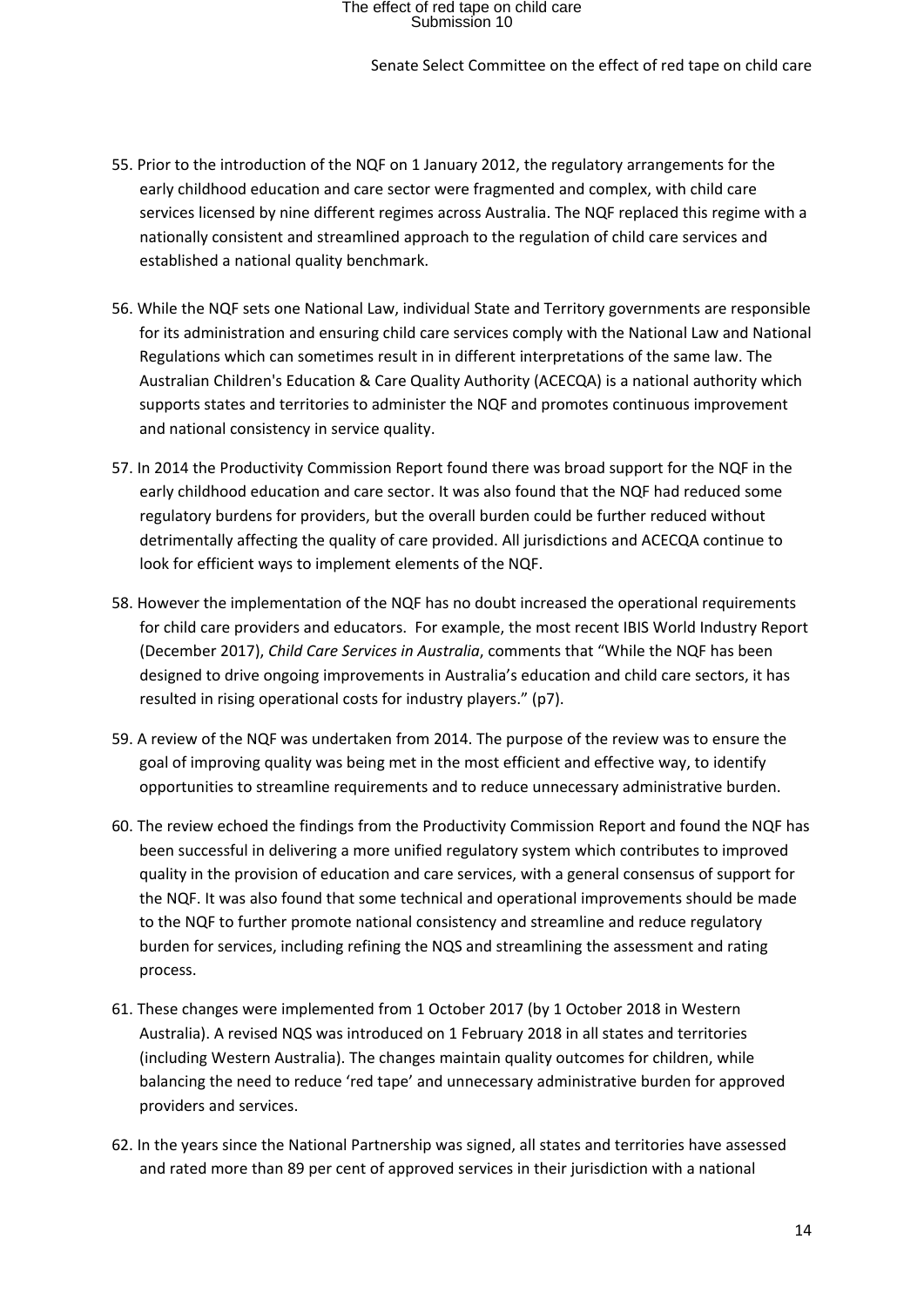#### Senate Select Committee on the effect of red tape on child care

average of 94 per cent. This demonstrates how regulatory authorities across the country have moved from implementation of the NQF to business as usual, and embedded the NQF in the sector and within regulatory authorities.

#### *Service provider approval processes - reducing complexity and red tape for the child care sector*

- 63. While the Australian Government plays an important role in assisting families with the costs of care, it does not have a direct role in the management of child care services. Under the National Law, a regulatory authority in each state and territory is responsible for licensing and approving child care providers and services to operate, quality assessments, monitoring and enforcing their compliance and investigating complaints.
- 64. Under National Law, child care providers and services must be approved to operate by a regulatory authority and this requires providers to demonstrate they meet the requirements of the National Law, including with respect to the quality and safety of service delivery.
- 65. In addition, child care providers seeking to receive child care fee assistance from the Australian Government on behalf of families must also seek approval from the Australian Government under the Family Assistance Law. Family Assistance Law approval processes build on National Law approvals, Specifically, section 194C(a) of the *Family Assistance Legislation Amendment (Jobs for Families Child Care Package) Act 2017* requires that, to be eligible for Child Care Subsidy approval, a provider of a child care service must hold all approvals or licences required to operate a child care service under the law of the State or Territory in which the service is situated.
- 66. The application for Child Care Subsidy has been developed to interface with the information on the Australian Children's Education and Care Quality Authority (ACECQA) IT system and to allow validation of National Law provider and service approval. This validation helps ensure data consistency and alignment of legal identities across both National Law and the Family Assistance Law through a streamlined process. The capability to interface with other government registers includes the prefilling of ABN details from the Australian Business Register.
- 67. The Australian Government has also been working with state regulatory authorities to develop a robust and consistent approach for the approval of applicants across regulatory systems, including exploring moving towards a more joined up approval process through policy changes, sharing information at decision points and streamlining processes. Part of the project has been to undertake comprehensive mapping of both legislative frameworks to identify any further synergies that could be addressed through aligning policy or processes. This project is underway.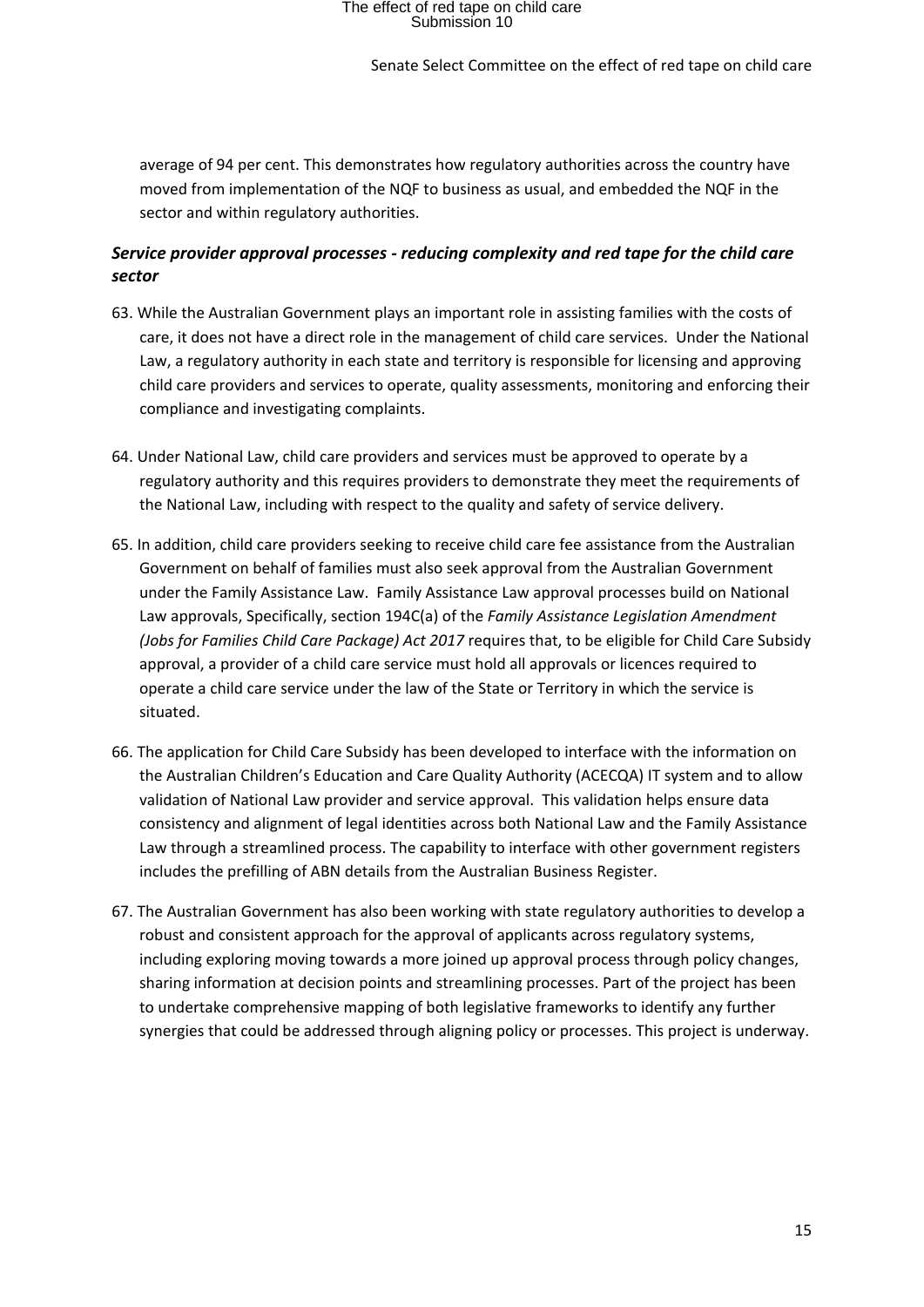### **Part 3: Addressing sharp practice and non-compliance**

68. A more robust compliance framework will be established under the new child care package, limiting opportunities for child care service providers to defraud the Commonwealth or unethically maximise fee assistance.

69. Some of the key legislative changes supporting the new compliance framework include:

- the introduction of an hourly cap on the subsidised fee which will significantly limit the ability of dishonest providers to inflate fees
- the introduction of tougher penalties for non-compliance and streamlined processes to remove unscrupulous providers
- a stronger capacity for Government to review decisions made by providers in relation to the Additional Child Care Subsidy
- the power for the Minister to make legislative instruments to place a pause on child care service applications for approval to administer fee assistance on behalf of families
- prepayment checks for payments where the authenticity of a reported session of care is in doubt and non-payment where there is no entitlement to fee assistance payments

Key individuals will have a unique identifier that is issued only once their identity is verified and which stays with them when they change roles.

70. Recent non-compliant behaviour, most particularly by Family Day Care operators, has proven these steps are necessary. Through vigilant compliance efforts, not only has the Commonwealth stopped over \$1.8 billion in fraudulent claims being paid since the beginning of 2014, but has also had a significant deterrent effect on poor behaviour in the family day care sector more broadly.